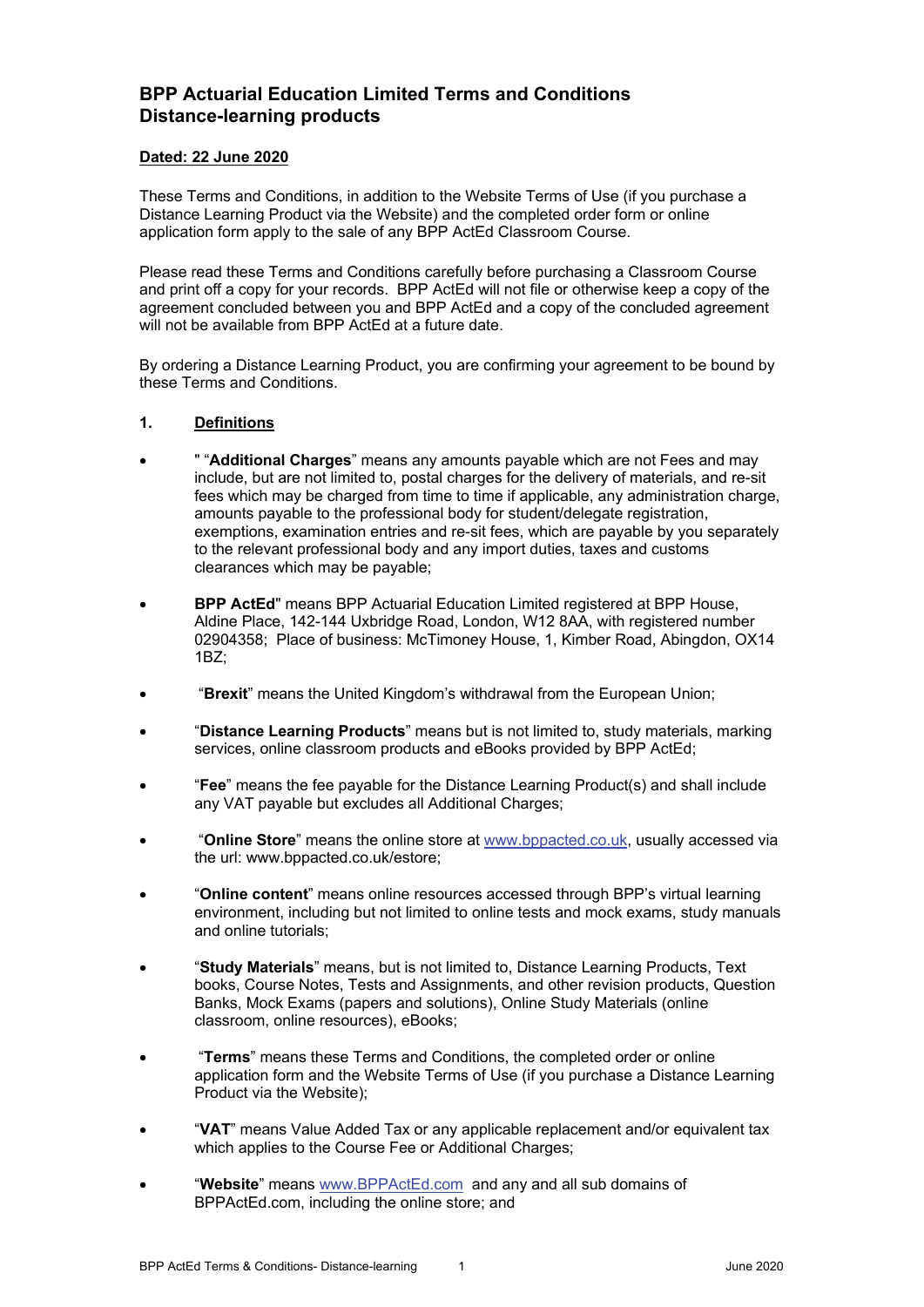- "**Website Terms of Use**" means the terms of use available at www.bpp.com/termsand-conditions/websiter-terms.
- "**you**" means the individual purchasing the distance learning products;

## **2. Payment Terms**

- 2.1. Full payment or authorisation to invoice an employer for the Fee is required when any study materials are ordered and prior to any materials being dispatched, online resources being accessed or marking services being used.
- 2.2. For orders placed by credit or debit card, payment of the Fee placed through the Online Store will be taken when the order is placed. Payment for credit or debit card orders placed using an order form not through the Online Store will be taken shortly after you receive an email confirming your order.
- 2.3. Where authorisation to invoice an employer has been received, the following payment terms apply:
	- 2.3.1. Full payment is due within 30 days from the date of the invoice.
	- 2.3.2. Payments should be made to BPP Actuarial Education Limited.
	- 2.3.3. BPP ActEd reserves the right to charge late payment interest on any outstanding invoices, at a rate of 8% above the Bank of England base rate.
	- 2.3.4. BPP ActEd reserves the right to recover any reasonable debt collection costs in connection with this Agreement.
	- 2.3.5. Where applicable, the employer is liable for all unpaid invoices.
- 2.4. BPP ActEd's Fees exclude amounts payable to the professional body for student / delegate registration, exemptions and examination entries, which are payable by you separately and BPP ActEd accepts no responsibility for this.

#### **3. Study Materials**

- 3.1. BPP ActEd will dispatch study materials, when they are available for dispatch, on receipt of full payment or authorisation to invoice an employer in accordance with the following delivery guidelines.
	- 3.1.1. UK: delivery within approximately 4-5 working days of dispatch;
	- 3.1.2. Europe\*: delivery within approximately 7-9 working days of dispatch; and
	- 3.1.3. Rest of the world: delivery within approximately 8-10 working days of dispatch.
- 3.2. BPP ActEd must be notified of any queries, complaints or short deliveries within 14 days of receipt of study materials.
- 3.3. "As a result of Brexit, there may be delays to delivery times which are outside the control of BPP ActEd, BPP ActEd accepts no responsibility in respect of these delays.
- 3.4. "As a result of Brexit, there may be changes to import duties, tariffs or taxes, payment of which, is your responsibility.

#### **4. Delivery of Study Materials**

- 4.1. Study materials will be delivered to the premises set out in the order.
- 4.2. BPP ActEd will use reasonable endeavours to maintain adequate stocks of study materials so as to be able to fulfil the order.
- 4.3. BPP ActEd will ensure that the study materials are appropriately packaged in such manner as to enable them to reach you in good condition.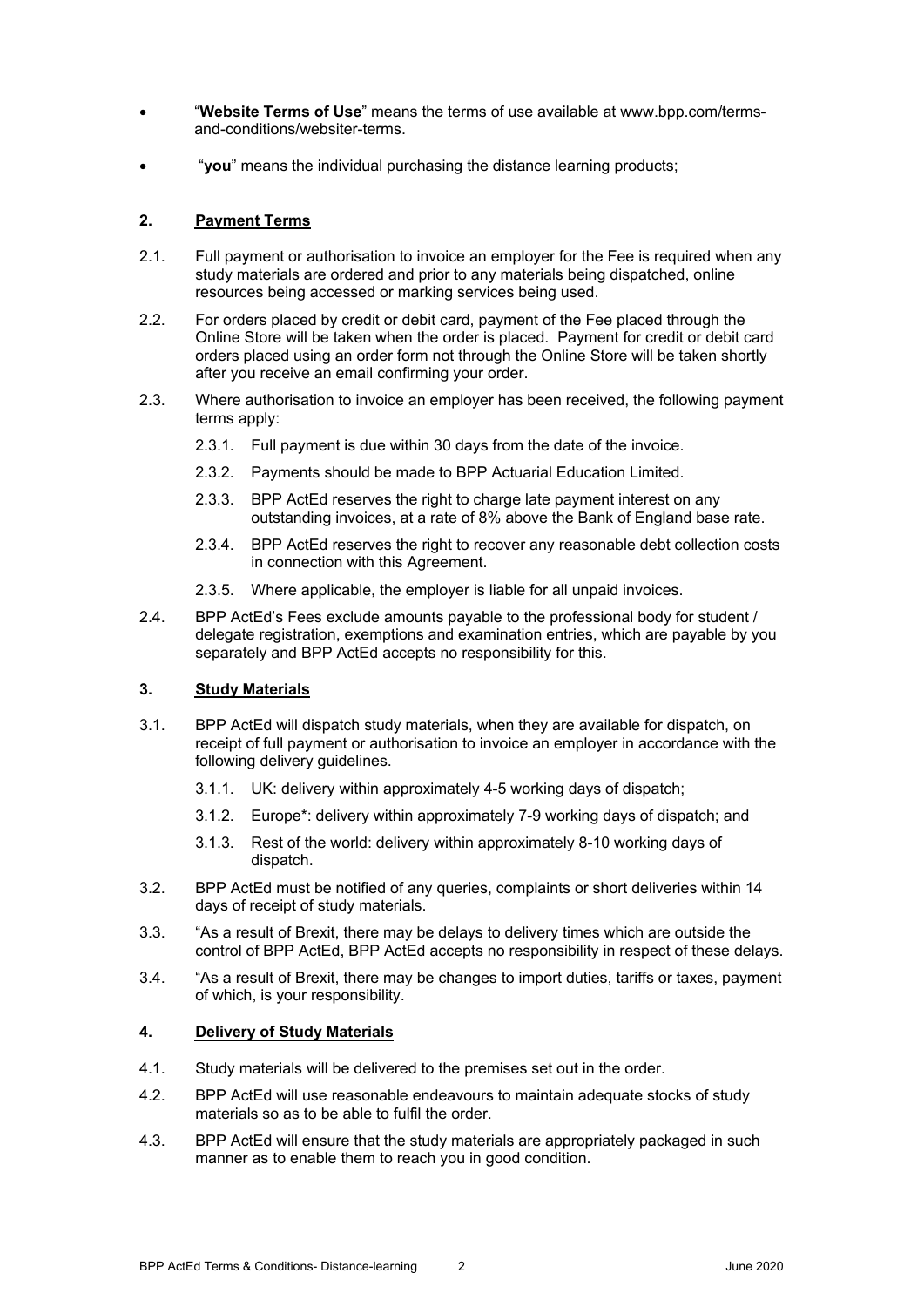- 4.4. Delivery of the study materials will occur when they are delivered to the premises set out in the order. Title in the study materials will pass to the customer on receipt of full payment.
- 4.5. When ordering goods from BPP ActEd for delivery (other than in the UK) you may be subject to import duties and taxes, which are levied once the goods reach the specified destination.
- 4.6. Any additional charges for customs clearance must be borne by you; BPP ActEd has no control over these charges and cannot predict what they may be. Customs policies vary widely from country to country, so you should contact your local customs office for further information. Additionally, please note that when you order study materials from BPP ActEd, you are considered the importer of record and must comply with all laws and regulations of the country in which you are receiving the goods.

#### **5. Intellectual Property**

- 5.1. BPP ActEd grants, you, the customer a non-transferable, non-exclusive licence to use its study materials (including information, training material content, software and data) under the Terms.
- 5.2. This licence terminates upon termination of this Agreement for whatever reason.
- 5.3. You, the customer warrants that you shall only use the study materials for your own educational purposes and shall not, without BPP ActEd's prior written consent, copy, make available, retransmit, reproduce, sell, disseminate, licence, distribute, publish, broadcast or otherwise circulate any study materials (or any part of them) to any person other than in accordance with this Agreement.
- 5.4. You, the customer shall fully indemnify BPP ActEd in respect of any infringement of any intellectual property rights arising as a result of your use of any Study Materials in breach of the Terms.

# **6. Online content**

- 6.1. If you purchase a Silver or Gold Study Package, which contain online content, then the following terms in this Clause 6 shall apply.
- 6.2. The receipt of the online content is personal to you and you may not transfer your rights to access the content or provide the content to any other person.
- 6.3. You may incur charges to your internet service provider while you are accessing and / or downloading online content. Charges may also be payable to third parties for use of the software necessary to access and / or download online content from our online learning environment. You are responsible for paying these charges.
- 6.4. Save as expressly set out in these Terms, you may not modify, copy, reproduce, republish, upload, post, transmit or distribute in any way any of the online content. You may not modify, adapt, merge, translate, disassemble, decompile, recompile or reverse engineer any software forming part of the online content or create derivative works based on the whole of or any part of the online content into any software program. Use of the online content not expressly permitted in these Terms is strictly prohibited and will constitute an infringement of either BPP ActEd's copyright or BPP ActEd's other intellectual property rights, and / or the copyright or other intellectual property rights of BPP ActEd's licensors.
- 6.5. Please note that it is your responsibility to check that the computer you plan to use to access the online content is compatible with the minimum specification requirement that relates to the online content. You acknowledge and accept that BPP ActEd cannot be held responsible for any technical problems you encounter accessing the Online Classroom.
- 6.6. You accept and acknowledge that periods of downtime may be required in respect of the information technology infrastructure connected to our website and that technical support may not be available during such periods of downtime. Further you accept that you will not have a claim for breach of contract or otherwise in respect of such period of unavailability.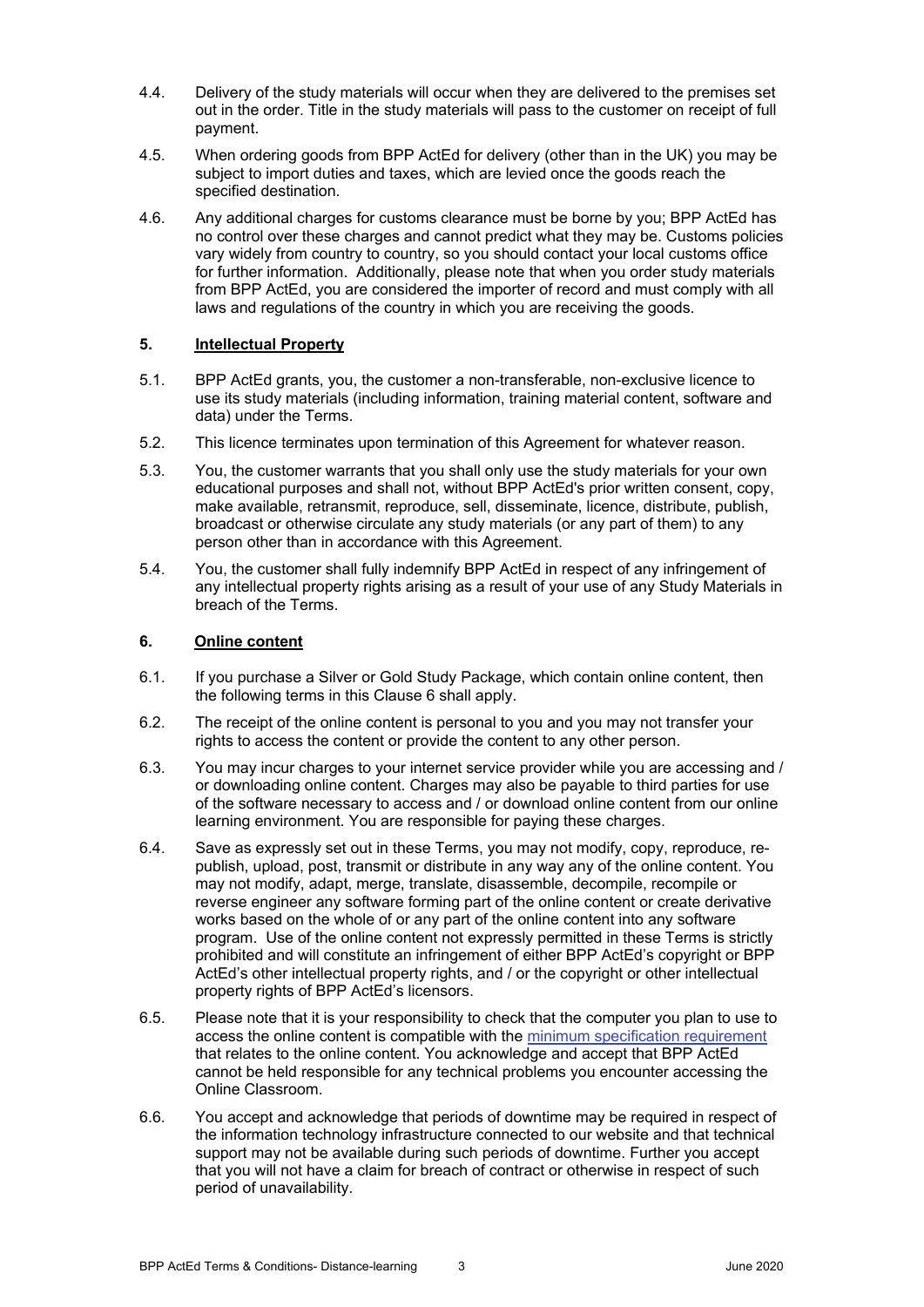- 6.7. BPP ActEd will use reasonable endeavours to make the online content available but cannot guarantee uninterrupted availability. BPP ActEd reserves the right to suspend access to our website for the purpose of scheduled or emergency maintenance, repairs or upgrades to improve the performance or functionality of our website.
- 6.8. You also accept and acknowledge that BPP ActEd cannot be held responsible for any delay or disruptions to your access to the online content as a result of such suspension or any of the following:
	- 6.8.1. Interruption as a result of Brexit (including, but not limited to, any trade suspensions or suspensions or delays caused by changes to tariffs, customs or taxes (including VAT));
	- 6.8.2. the operation of the internet and the World Wide Web, including but not limited to viruses;
	- 6.8.3. any firewall restrictions that have been placed on your network or the computer you are using to access the Online Classroom;
	- 6.8.4. failures of telecommunications links and equipment; or
	- 6.8.5. updated browser issues.

# **7. Additional Terms for the purchase of eBooks**

- 7.1. In order to be able to download an eBook, you must have:
	- access to an Internet connection;
	- a browser;
	- downloaded and have access to Bookshelf;
	- set up an appropriate online account (Bookshelf);
	- and your computer must be running an up-to-date operating system.
- 7.2. When you order an eBook you will receive an electronic code which will enable you to access your eBook. Once a token/code has been validated/redeemed by you a new token/code will not be issued. eBooks can be used on up to 2 computers and 2 mobile devices at any one time.
- 7.3. Your purchase of an eBook only entitles you to print a maximum of 100% of the eBook and only 100 pages each time you log into your account. Multiple copies of the same page will all count towards the maximum allowance. We strongly recommend that you read our documentation (https://bppacted.com/eBooks.html) before printing any of your eBook.
- 7.4. An automatic watermark will be added to every page you are printing. This cannot be removed as it is part of the software settings. The print quality from printing your own eBooks is unlikely to be as high as a printed hard copy from BPP ActEd. BPP ActEd will not provide alternative soft copies to remove the watermark or to improve the print quality. Most materials can be purchased as a printed product if preferred.
- 7.5. Please note that it is your responsibility to check that the device(s) you plan to use to access an eBook is compatible with the minimum specification requirements for Bookshelf that relates to BPP ActEd's eBooks. We strongly recommend that you read our FAQ document before downloading and using an eBook. You acknowledge and accept that BPP ActEd cannot be held responsible for any technical problems you encounter accessing the eBooks.
- 7.6. Online access to your eBook will last for up to 3 years but offline access does not expire and eBooks will be available to read offline using your Bookshelf account for as long as the Bookshelf App is available. BPP ActEd does not warrant that Bookshelf will be available indefinitely in the future.

#### **8. Expiry of access to digital content and marking**

8.1. Registration for the online content in the Silver and Gold study packages will expire 13 months after purchase.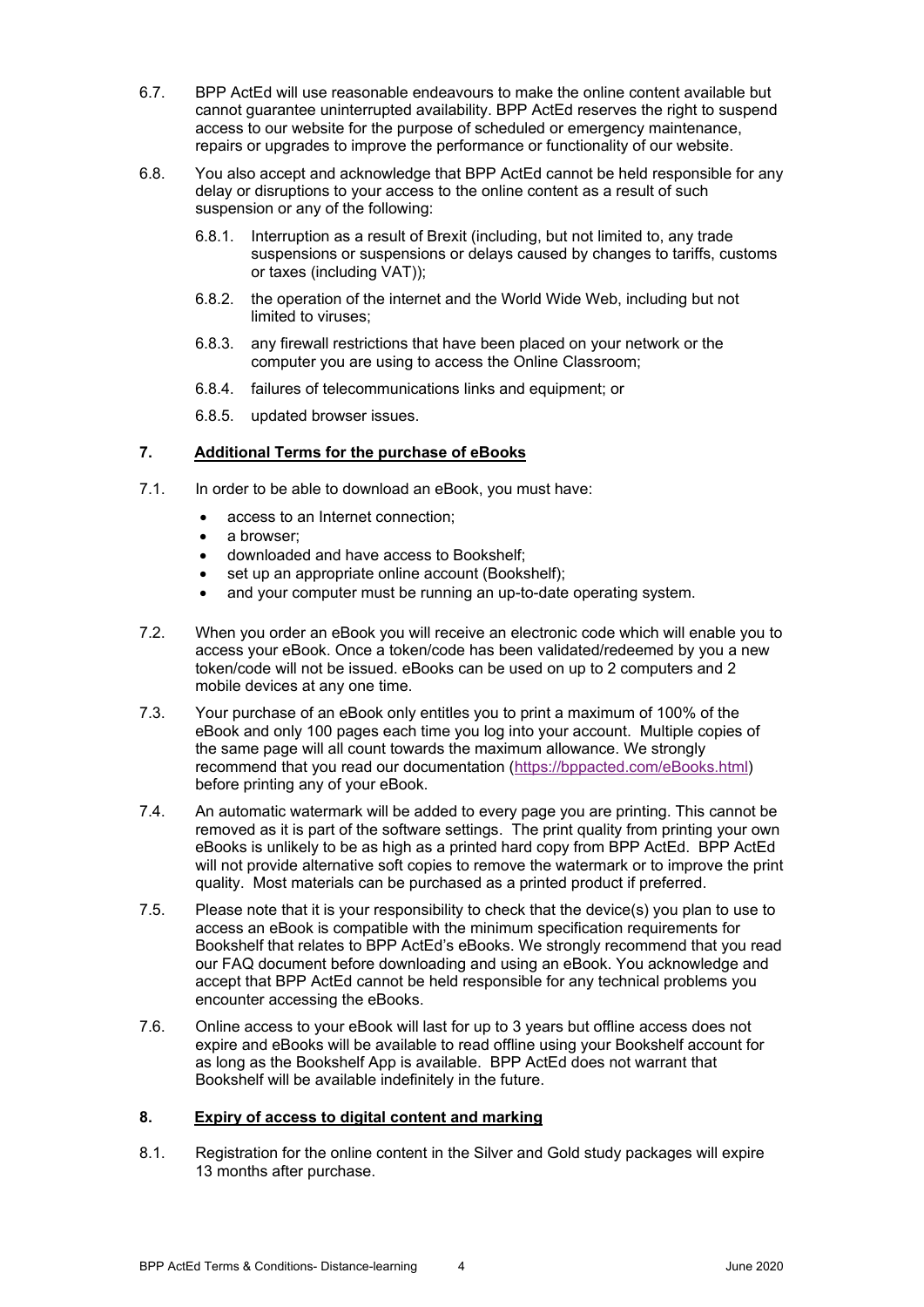8.2. The marking attached to the Silver and Gold packages in Module 5 will expire 12 months after the date of purchase, *ie* scripts must be submitted within 12 months of the date of purchase. Any scripts submitted to BPP after this time will not be marked. It is your responsibility to ensure that a script is sent in good time.

# **9. Cancellation Rights**

- 9.1. Under the Consumer Contracts (Information, Cancellation and Additional Charges) Regulations 2013 ("Consumer Contract Regulations") you may cancel your purchase within a period of 14 days beginning on the day of purchase or in the case of study materials the day after which study materials are received by you ("Cancellation Period"). In addition to your rights under the Consumer Contract Regulations, BPP ActEd also allows you to return unopened printed goods within 28 days of purchase, although cancellation charges will apply (see the rest of this Clause 9). Please note that you cannot cancel your purchase of the following categories:
	- 9.1.1. with respect to any digital products, including but not limited to eBooks and online courses and materials, your right to cancel and obtain a refund will be lost if you have given BPP ActEd express consent to supply them to you during the Cancellation Period or if you access those digital products during the Cancellation Period;
	- 9.1.2. with respect to audio, video or software products if you have removed them from the sealed package in which they were delivered; and
- 9.2. If you wish to cancel your purchase of a product bundle which includes both printed products and digital content, then a full refund will not be possible if you access the digital content during the Cancellation Period. The full cost of the digital product will be deducted from the cost that can be reimbursed.
- 9.3. To cancel your purchase you must notify BPP ActEd of your decision to cancel by a clear statement by email to ActEd@bpp.com, by fax to +44 1235 550085, by phone to + 44 1235 550005 or by post to BPP ActEd, McTimoney House, 1 Kimber Road, Abingdon, OX14 1BZ. You may use the attached model cancellation form, but it is not obligatory.

You shall send back the goods to BPP ActEd, McTimoney House, 1 Kimber Road, Abingdon, UK, OX14 1BZ without undue delay and in any event not later than 14 days from the day on which you communicate your cancellation from this contract to us. The deadline is met if you send back the goods before the period of 14 days has expired. Materials must be returned with a copy of the delivery note and a brief explanation of why the goods are being returned.

- 9.4. You are strongly advised to obtain Proof of Posting, as we are unfortunately unable to refund items that are lost in the post if evidence of postage cannot be provided.
- 9.5. If you cancel within the Cancellation Period, we will reimburse to you all payments received from you, including the costs of delivery (except for the supplementary costs arising if you chose a type of delivery other than the least expensive type of standard delivery offered by us). We may make a deduction from the reimbursement for loss in value of any goods supplied, if the loss is the result of unnecessary handling by you.
- 9.6. We will make the reimbursement without undue delay, and not later than:
	- 9.6.1. 14 days after the day we receive back from you any goods supplied, or
	- 9.6.2. (if earlier) 14 days after the day you provide evidence that you have returned the goods, or
	- 9.6.3. if there were no goods supplied, 14 days after the day on which we are informed about your decision to cancel this contract.
- 9.7. BPP ActEd reserves the right to withhold payment of part or all of your Fees until all study materials have been returned to BPP ActEd or if study materials are not returned in a re-saleable condition.
- 9.8. We will make the reimbursement using the same means of payment as you used for the initial transaction, unless you have expressly agreed otherwise; in any event, you will not incur any fees as a result of the reimbursement.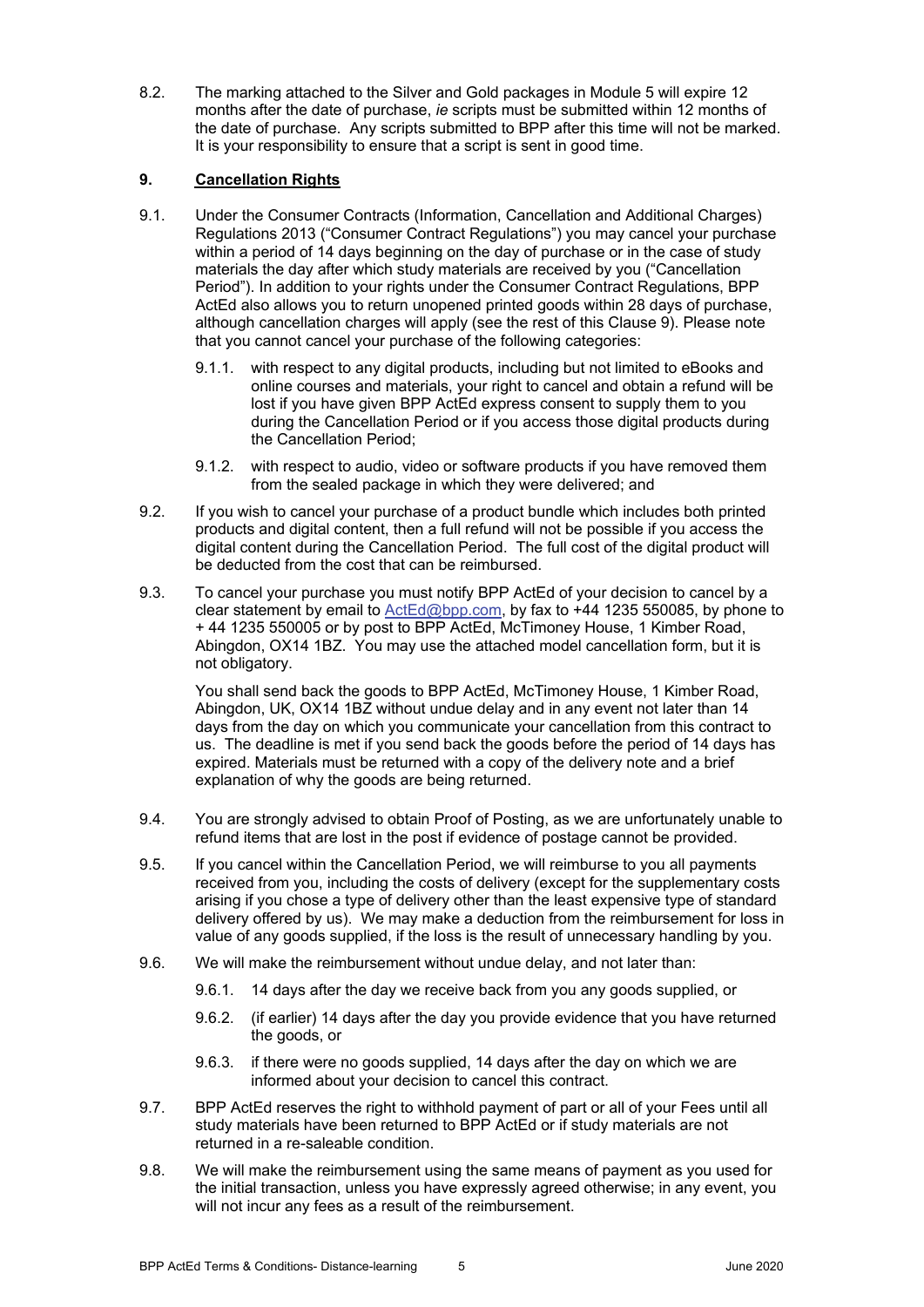- 9.9. You will be responsible for payment of any delivery charges incurred in returning the Study Materials.
- 9.10. If you cancel your purchase of any Study Materials after the Cancellation Period, BPP ActEd will also deduct from any refund the cost of all applicable delivery charges, including delivery charges paid to deliver the Study Materials to you, plus an administration fee (10% of the price of the returned Study Materials, maximum £15 per item).
- 9.11. The Study materials are copyright BPP ActEd and is sold to you for your own exclusive use. You may not hire out, lend, give, sell, store or transmit electronically or photocopy any part of it. You must take care of your Study Materials to ensure that it is not used or copied by anyone else at any time. Legal action will be taken if these terms are infringed. In addition, we may seek to take disciplinary action through the profession or through your employer.
- 9.12. Under no circumstances are Study Materials transferable.

# **10. Change of address or other contact details**

10.1. BPP ActEd must be notified in writing of any change in a customer's contact details, including the email address specified on the customer's order form.

#### **11. Notices**

- 11.1. Any notices required to be served by BPP ActEd under these Terms will be deemed properly served if sent via prepaid postage to the postal address, or emailed to the email address, notified by you to BPP ActEd, at BPP ActEd's discretion.
- 11.2. Any notices required to be served on BPP ActEd by you will be deemed properly served if sent to the address set out at the end of these terms.

#### **12. Limitation of Liability**

- 12.1. The exclusions and limitations of liability contained in these Terms do not apply to a party's liability: (i) for fraud or willful default; (ii) for death or personal injury caused by its negligence; or (iii) where such limitation or exclusion cannot lawfully be excluded.
- 12.2. Except as set out in these Terms, BPP ActEd shall not be responsible for losses that result from its failure to comply with these Terms including, but not limited to, losses that fall into the following categories:
	- 12.2.1. indirect or consequential losses;
	- 12.2.2. loss of income or revenue;
	- 12.2.3. loss of business;
	- 12.2.4. loss of anticipated savings; or
	- 12.2.5. loss or corruption of data.
- 12.3. BPP ActEd is not responsible to you for any data that you lose as a result of accessing the Online Study Materials. It is your responsibility to ensure that you regularly save and back up all data which you hold on the computer from which you are accessing the Online Study Materials.
- 12.4. Save as otherwise set out in this section "Limitation of liability", BPP ActEd's maximum aggregate liability to you for any claims that you may have against BPP ActEd for direct loss in contract, tort or otherwise arising out of or in connection with these Terms and conditions, your use of the Study Materials and any technical support shall be limited to the amount of the Fee which has been paid, or is payable, by you or on your behalf.
- 12.5. BPP ActEd will not be held responsible for any delay or failure to comply with its obligations under these conditions if the delay or failure arises from any cause which is beyond its reasonable control. This condition does not affect your statutory rights.
- 12.6. Each provision in this Clause 12 shall be construed separately as between you and BPP ActEd. If any part is held to be unreasonable, inapplicable, or unenforceable, but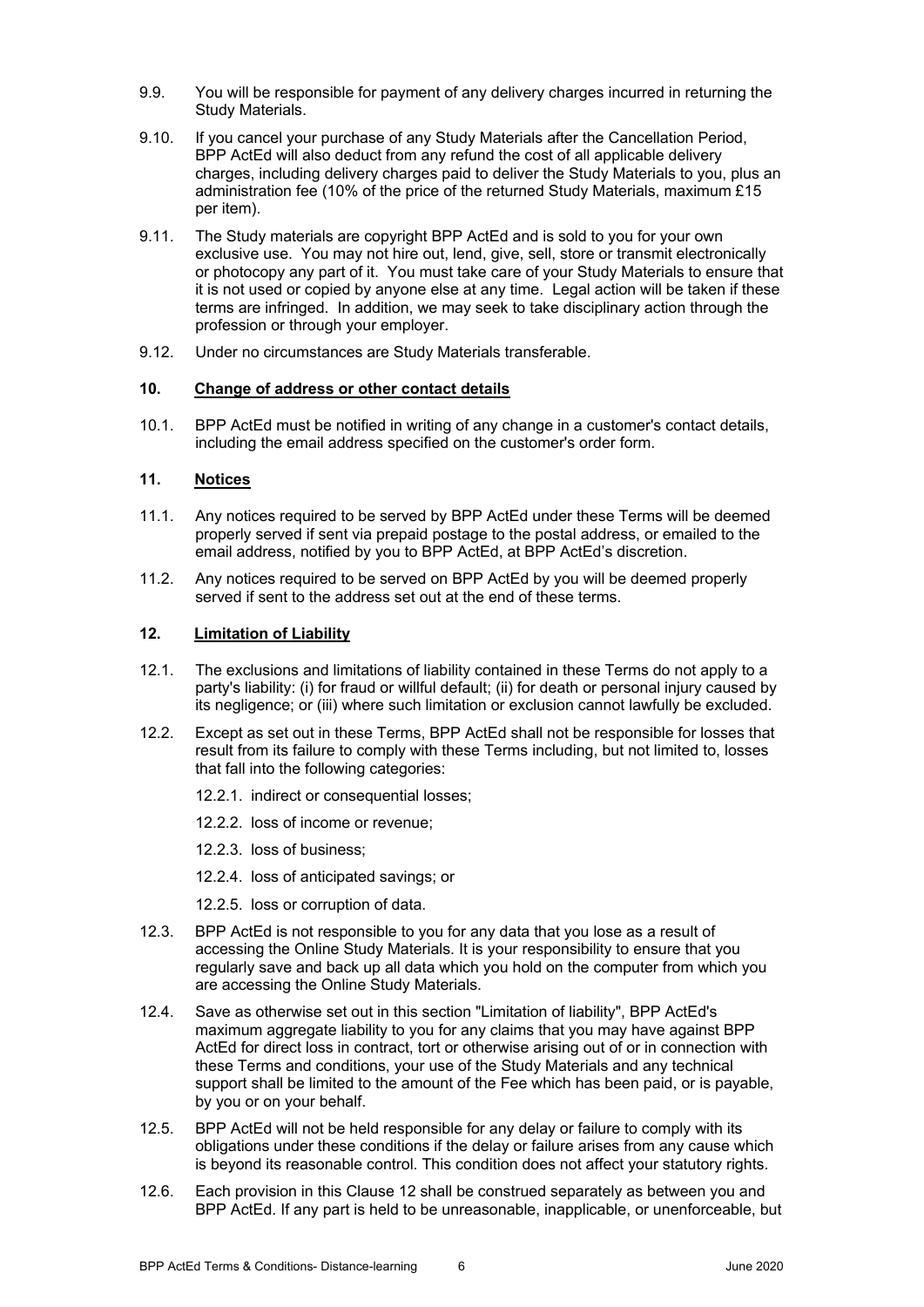would be valid if some part thereof was deleted such provision shall apply but with such modification as may be necessary to make it valid and effective.

# **13. Warranty**

- 13.1. BPP ActEd expects you to take reasonable care to verify that the Study Material in question will meet your needs. BPP ActEd does not make any commitment to you that you will obtain any particular result from your use of the Study Materials.
- 13.2. BPP ActEd does not make any representation, guarantee or commitment to you that the Study Materials will be error free.
- 13.3. BPP ActEd does not make any commitment that the Study Materials will be compatible with or operate with your software or hardware.
- 13.4. All representations, warranties and/or terms and/or commitments not expressly set out in these Terms (whether implied by law, conduct, and statute or otherwise) are hereby excluded to the maximum extent permissible by law.

## **14. Data Protection**

- 14.1. BPP ActEd will process the information it receives from you or otherwise holds about you in accordance with these Terms and its privacy policy. You consent to the use by BPP ActEd of such information in accordance with these Terms and BPP ActEd's privacy policy
- 14.2. In particular, BPP ActEd draws your attention to the following:
	- 14.2.1. BPP ActEd is the controller of your personal data:
	- 14.2.2. Your personal data is processed by BPP ActEd to:
		- perform its obligations and enforce its rights under these Terms and Conditions;
		- inform you of feedback and test results; and
		- communicate with your employer (where your employer is paying your Course Fees) regarding your progress, results and attendance.
	- 14.2.3. BPP ActEd belongs to the BPP Professional Education Group and may share your information with other members of the BPP Group including outside of the EEA.
- 14.3. Our privacy policy sets out your rights as a data subject and how you can exercise those rights. You will not have to pay a fee to access your personal data (or to exercise any of the other rights). However, we may charge a reasonable fee if your request is clearly unfounded, repetitive or excessive. Alternatively, we may refuse to comply with your request in these circumstances.
- 14.4. We may need to request specific information from you to help us confirm your identity and ensure your right to access your personal data (or to exercise any of your other rights). This is a security measure to ensure that personal data is not disclosed to any person who has no right to receive it. We may also contact you to ask you for further information in relation to your request to speed up our response.
- 14.5. If you have any questions about ActEd's use of your personal data, or you wish to exercise any of your data subject rights, please contact dataprotection@bpp.com.

# **15. Validity**

15.1. If any provision of this Agreement is held to be invalid or unenforceable by any tribunal of competent jurisdiction, the remaining provisions shall not be affected and shall be carried out as closely as possible according to the original intent.

#### **16. Disclaimer**

16.1. The Study Materials are for educational purposes only. BPP ActEd will not accept any responsibility to any party for the use of these Study Materials for any purpose other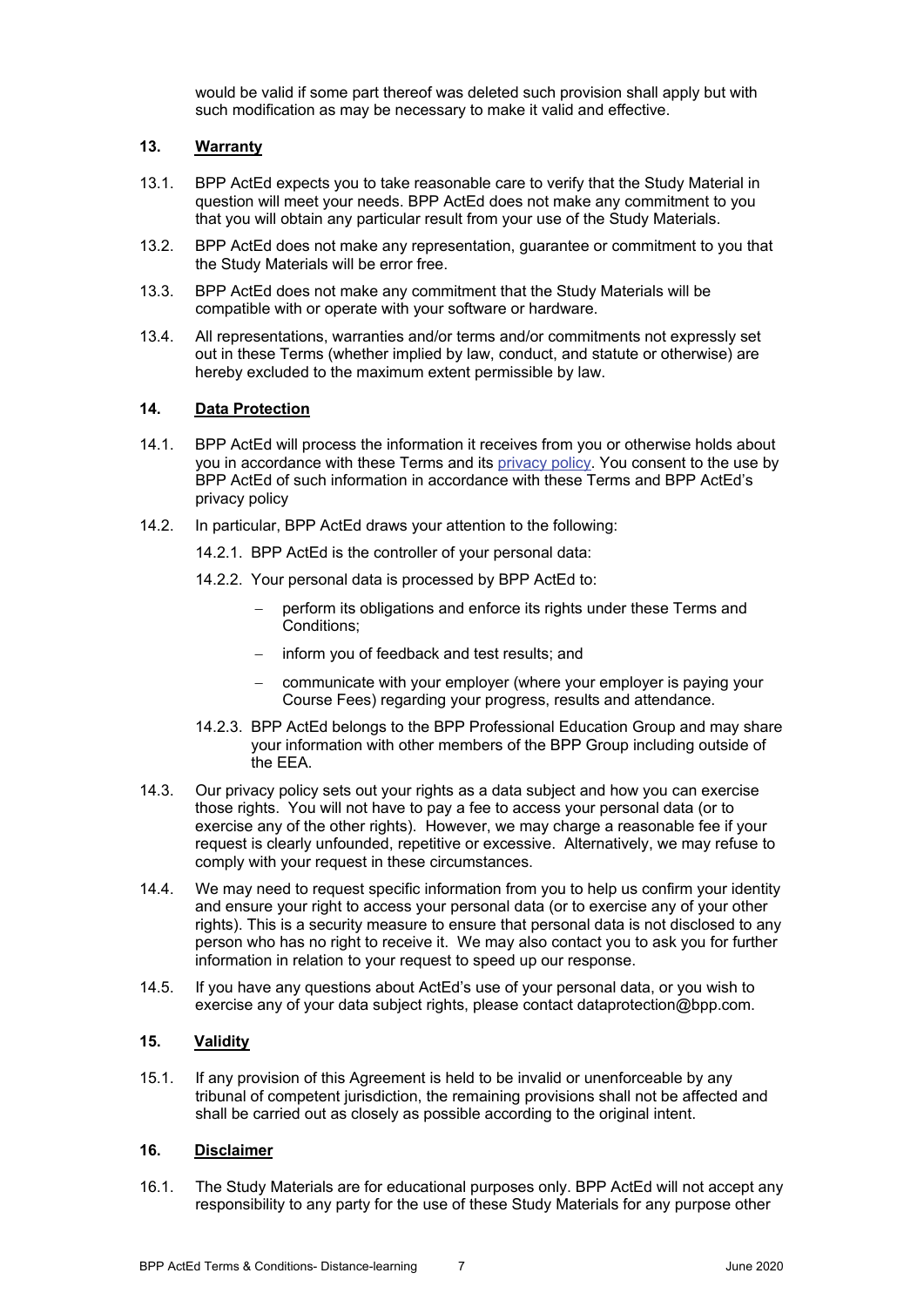than for educational purposes, including but not limited to the giving of advice by you to any third party.

# **17. Jurisdiction**

17.1. This Agreement shall be governed by the laws of England & Wales. You agree to submit to the exclusive jurisdiction of the English Courts.

# **18. General**

- 18.1. BPP ActEd may update or amend these Terms from time to time to comply with law or to meet its changing business requirements without notice to you. Any updates or amendments will be posted on our website.
- 18.2. These Terms supersede any other terms and conditions previously published by us and any other representations or statements made by us to you, whether oral, written or otherwise.
- 18.3. You may not assign or sub-contract any of your rights or obligations under these Terms to any third party unless we agree in writing.
- 18.4. BPP ActEd may assign, transfer or sub-contract any of its rights or obligations under these Terms to any third party at its discretion.
- 18.5. No relaxation or delay by BPP ActEd in exercising any right or remedy under these Terms shall operate as waiver of that right or remedy or shall affect its ability to subsequently exercise that right or remedy. Any waiver must be agreed by BPP ActEd in writing.
- 18.6. The agreement between you and BPP ActEd which is set out in these Terms is not intended to be for the benefit of any third party, and shall not be exercised by any other person under the Contract (Rights of Third Parties) Act 1999 or otherwise.
- 18.7. BPP ActEd's Complaints Procedure can be found here.

# **19. Contact Details**

| Telephone: | 01235 550005           |
|------------|------------------------|
| Fax:       | 01235 550085           |
| Email:     | ActEd@bpp.com          |
| Post:      | <b>BPP ActEd</b>       |
|            | <b>McTimoney House</b> |
|            | 1 Kimber Road          |
|            | Abingdon               |
|            | <b>OX14 1BZ</b>        |